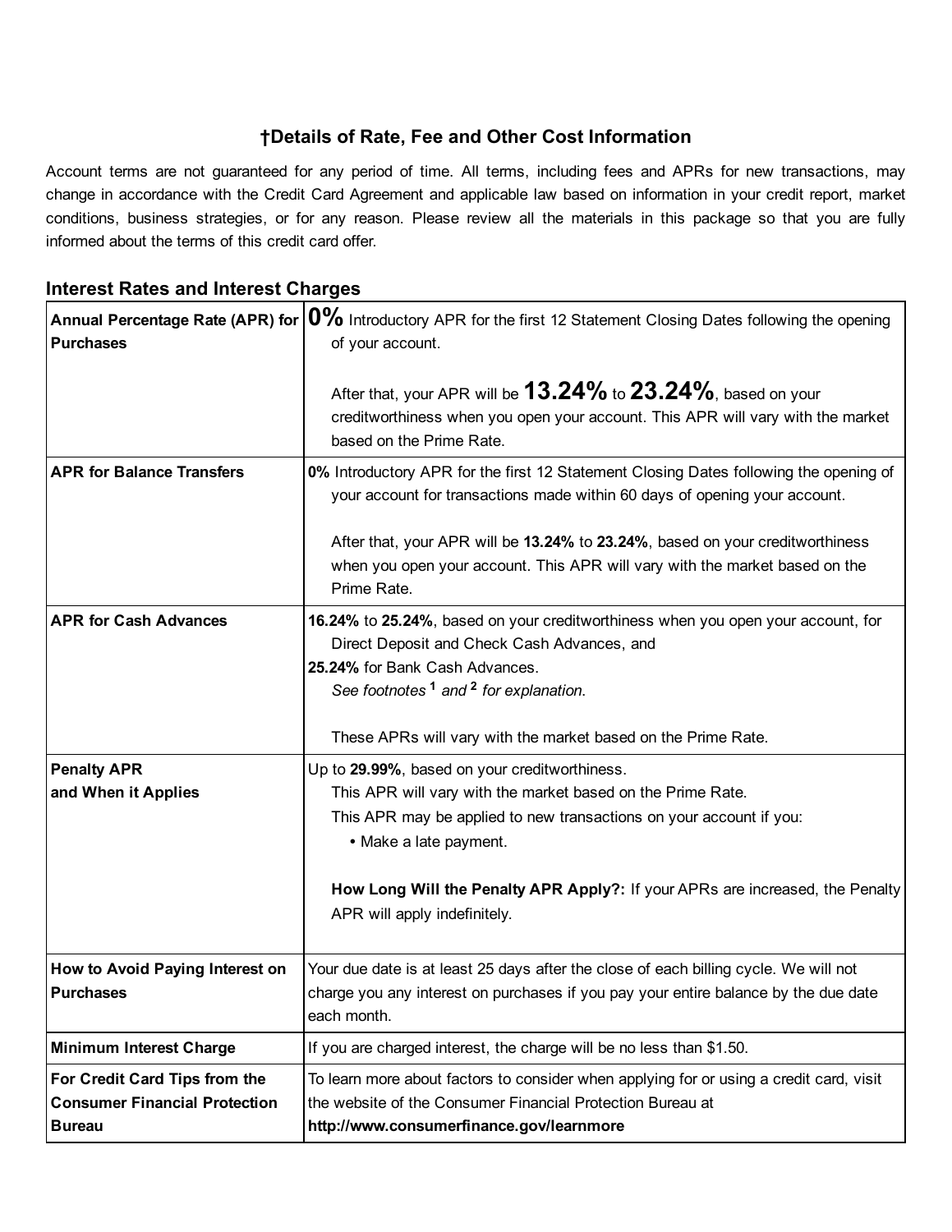Please see the next page for a continuation of the Details of Rate, Fee and Other Cost Information.

Fees

| TM<br><b>ennes rand Conditions for BankAmericard Cash Rewards</b> |                                                                                                                                                                                                                                                                                                                                                                   |
|-------------------------------------------------------------------|-------------------------------------------------------------------------------------------------------------------------------------------------------------------------------------------------------------------------------------------------------------------------------------------------------------------------------------------------------------------|
| <b>Transaction Fees</b>                                           |                                                                                                                                                                                                                                                                                                                                                                   |
| • Purchases                                                       | Purchases of wire transfers from a non-financial institution:<br>Either \$10 or 5% of the amount of each transaction, whichever is greater.                                                                                                                                                                                                                       |
| • Balance Transfers                                               | Either \$10 or 3% of the amount of each transaction, whichever is greater.                                                                                                                                                                                                                                                                                        |
| • Cash Advances                                                   | Direct Deposit and Check Cash Advances:<br>Either \$10 or 3% of the amount of each transaction, whichever is greater.                                                                                                                                                                                                                                             |
|                                                                   | ATM, Over-the-Counter, Same-Day Online and Cash Equivalent Cash Advances:<br>Either \$10 or 5% of the amount of each transaction, whichever is greater.                                                                                                                                                                                                           |
| • Foreign Transactions                                            | Overdraft Protection Cash Advances (if enrolled):<br>\$12 for each transaction (not assessed if deposit account overdrawn by less than \$12).<br>3% of the U.S. Dollar amount of each transaction made in a foreign currency or made<br>in U.S. Dollars that is processed outside the United States.<br>This fee will be in addition to any other applicable fee. |
| <b>Penalty Fees</b>                                               |                                                                                                                                                                                                                                                                                                                                                                   |
| • Late Payment                                                    | Up to \$37                                                                                                                                                                                                                                                                                                                                                        |
| • Returned Payment                                                | Up to \$27                                                                                                                                                                                                                                                                                                                                                        |

How We Will Calculate Your Balance: We use a method called "average daily balance (including new purchases)."

Payments are allocated to posted balances. If your account has balances with different APRs, we will allocate the amount of your payment equal to the Total Minimum Payment Due to the lowest APR balances first. Payment amounts in excess of your Total Minimum Payment Due will be applied to balances with higher APRs before balances with lower APRs.

<span id="page-1-0"></span><sup>1</sup> Any Direct Deposits completed at the time your application is processed will be Balance Transfers.

<span id="page-1-1"></span><sup>2</sup> Bank Cash Advances include ATM, Over-the-Counter, Same-Day Online, Overdraft Protection and Cash Equivalent (money orders, foreign currency, travelers checks, or to obtain cash, from a non-financial institution, or person-to-person money transfers, bets, lottery tickets purchased outside the United States, casino gaming chips and bail bonds) Cash Advances.

### More Information about Penalty Fees and Penalty APR

Penalty Fees: If your Total Minimum Payment Due is not received by your Payment Due Date, a Late Payment Fee of \$27 will be assessed; \$37 for subsequent occurrences that are within 6 billing cycles of a previous occurrence. However, the Late Payment Fee will not exceed the total minimum payment that was due. If your balance is \$100 or less on the Payment Due Date, we will not assess a Late Payment Fee. The Returned Payment Fee will not exceed the total minimum payment that was due.

Penalty APR: Your Penalty APR will not exceed 29.99% on new transactions. There is no Penalty APR on existing balances.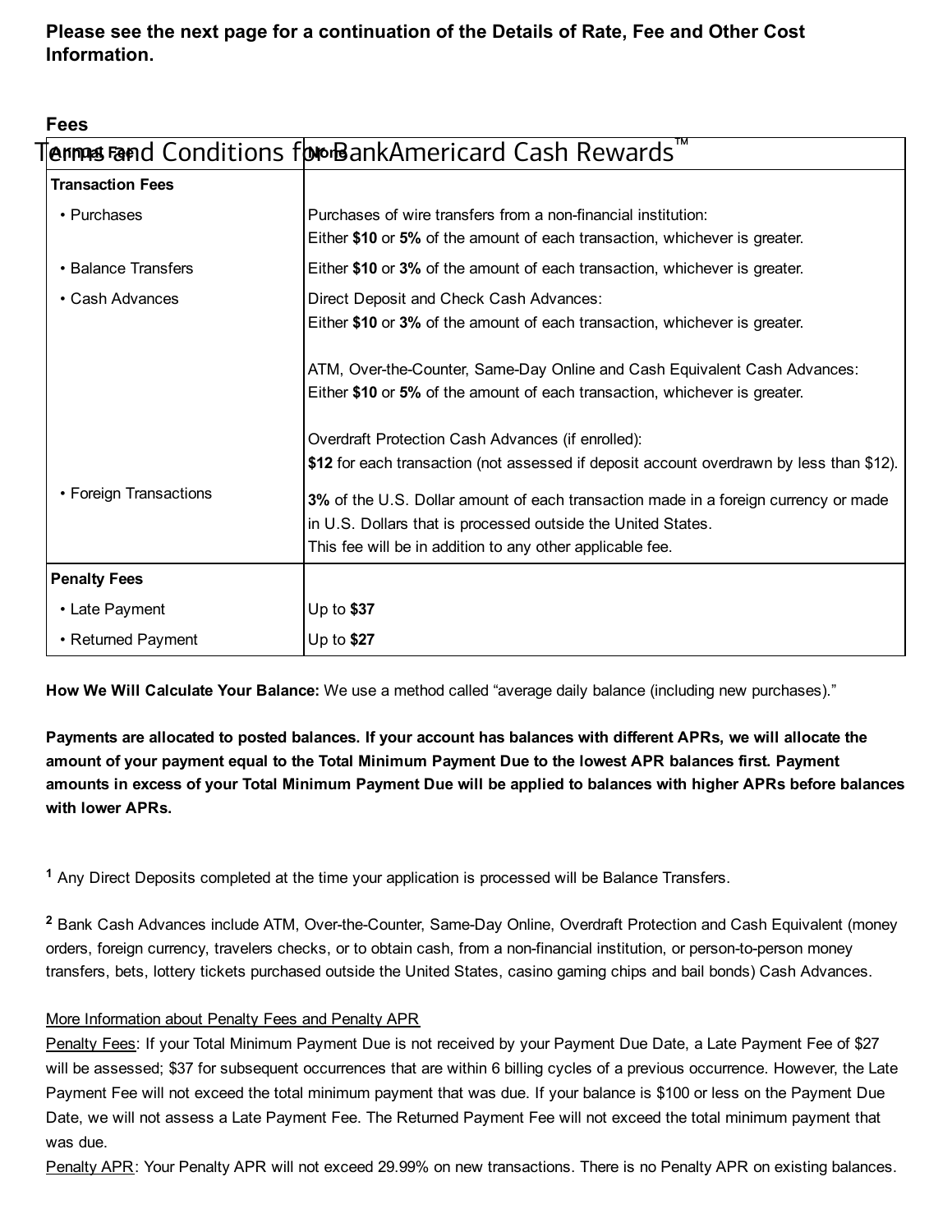#### **CONDITIONS**

By submitting this application, you: (1) acknowledge that you have reviewed the credit card Terms and Conditions; and (2) agree to submit your application for this credit card subject to those Terms and Conditions.

The words "you" and "your" apply to each person who submits the application. You have read the accompanying application, and you affirm that everything Term prestating we complite to mear for ear and complete in the angle of a permanent resident of Puerto Rico. You authorize Bank of America, N.A. (hereinafter "us" or "our") to obtain your credit report(s), employment history and any other information in order to approve or decline this application, service your account, and manage our relationship with you. You consent to our sharing of information about you and your account with the organization, if any, endorsing this credit card program. You authorize us to share with others, to the extent permitted by law, such information and our credit experience with you. In addition, you may as a customer later indicate a preference to exempt your account from some of the information-sharing with other companies ("opt-out"). If you accept or use an account, you do so subject to the terms of this application, the "Details of Rate, Fee and Other Cost Information" and the Credit Card Agreement, as it may be amended; you also agree to pay and/or to be held jointly and severally liable for all charges incurred under such terms. Any changes you make to the terms of this application will have no effect. You understand that if your application is approved with a credit line that is greater than or equal to \$5,000, you will receive a Visa Signature® account; if your credit line is less than \$5,000, you will receive a Platinum Plus® account. The benefits for Platinum Plus® accounts differ from Visa Signature® accounts. You also understand that the Annual Percentage Rate you receive will be determined based on your creditworthiness. You understand that only a portion of your Total Credit Line will be available for Bank Cash Advances. You also understand that if you have existing credit card accounts with Bank of America, we may utilize the available credit on the existing account(s) to approve your new credit card. You accept that on a periodic basis your account may be considered for automatic upgrade at our discretion. You consent to and authorize us, any of our affiliates, or our marketing associates to monitor and/or record any of your phone conversations with any of our representatives. You further consent to our use of automatic dialers, text, or prerecorded messages for servicing your account. If additional development is necessary based on the application information provided, we will make every attempt to contact you.

### FEATURES

BankAmericard Cash Rewards<sup>™</sup> Program Information. How You Earn Cash Rewards: Earn cash rewards when you use your card to make purchases, minus credits and adjustments ("Purchases"). The following transactions are not considered Purchases and will not earn cash rewards: Balance Transfers and Cash Advances (each as defined in your Credit Card Agreement), fees, interest charges, fraudulent transactions and certain other charges. *1% Base Cash Rewards:* Earn 1% cash back (equal to \$0.01) for every \$1 of Purchases charged to the card each billing cycle. *2% Bonus Category:* Earn a total of 2% cash back (equal to \$0.02, consisting of 1% bonus cash rewards and 1% base cash rewards) for every \$1 of Purchases made at eligible grocery store merchants and wholesale clubs, which include supermarkets, freezer/meat lockers, candy, nut or confection stores, dairy product stores, and bakeries. Excluded from this Bonus Category are superstores and smaller stores (like drugstores and convenience stores) that sell groceries and other products. *3% Bonus Category:* Earn a total of 3% cash back (equal to \$0.03, consisting of 2% bonus cash rewards and 1% base cash rewards) for every \$1 of Purchases made at eligible gas and fuel merchants, which include merchants whose primary line of business is the sale of automotive gasoline that can be purchased inside the service station or at the automated fuel pump and gasoline purchased at boat marinas, as well as fuel dealers whose primary line of business is the sale of heating oil, propane and other fuels, such as kerosene. Purchases made at merchants whose primary line of business is not the sale of automotive gasoline or fuel, like superstores, supermarkets and truck stops will not earn bonus cash rewards. *Bonus Category Cap:* Grocery store, Wholesale club and Gas Purchases earn bonus cash rewards on the first \$2,500 of combined Purchases made each calendar quarter. Once the \$2,500 quarterly limit is reached, you will earn base cash rewards of 1% for those purchases. *Bonus Category Processing:* Merchants are assigned a merchant category code (MCC) based on the merchant's primary line of business. We do not determine which MCC a merchant chooses to classify itself. We group similar MCCs into Bonus Categories to help you earn bonus rewards on Purchases made at specific merchants. Your Purchase may not qualify to receive the bonus earn rate if the merchant does not process transactions under the MCC that corresponds with the Bonus Category, or your purchase is processed through a third-party payment account, mobile/wireless card reader, digital wallet or similar technology where the technology does not support transmission of MCCs. For those Purchases, you will earn base cash rewards of 1%. Not all merchants accept all credit cards. *10% Customer Bonus:* Cash rewards redeemed into a Bank of America® checking or savings account or an eligible Merrill Lynch Cash Management Account® will receive a 10% customer bonus at the time of redemption (\$25 redeemed in cash rewards = \$27.50 deposit). The Customer Bonus is not earned on cash rewards redeemed for a statement credit or check. *Rewards Forfeiture:* Your account must be open and in good standing to earn and redeem cash rewards. You will lose your cash rewards if the account is closed for any reason. *Rewards Redemption:* When your cash rewards balance is \$25 or more, you can redeem your cash rewards for a statement credit, a check, or an electronic deposit into a Bank of America<sup>®</sup> checking or savings account, or a contribution to an eligible Merrill Lynch Cash Management Account®. Cash rewards shall be issued for a U.S. dollar sum and may be requested on demand, or by